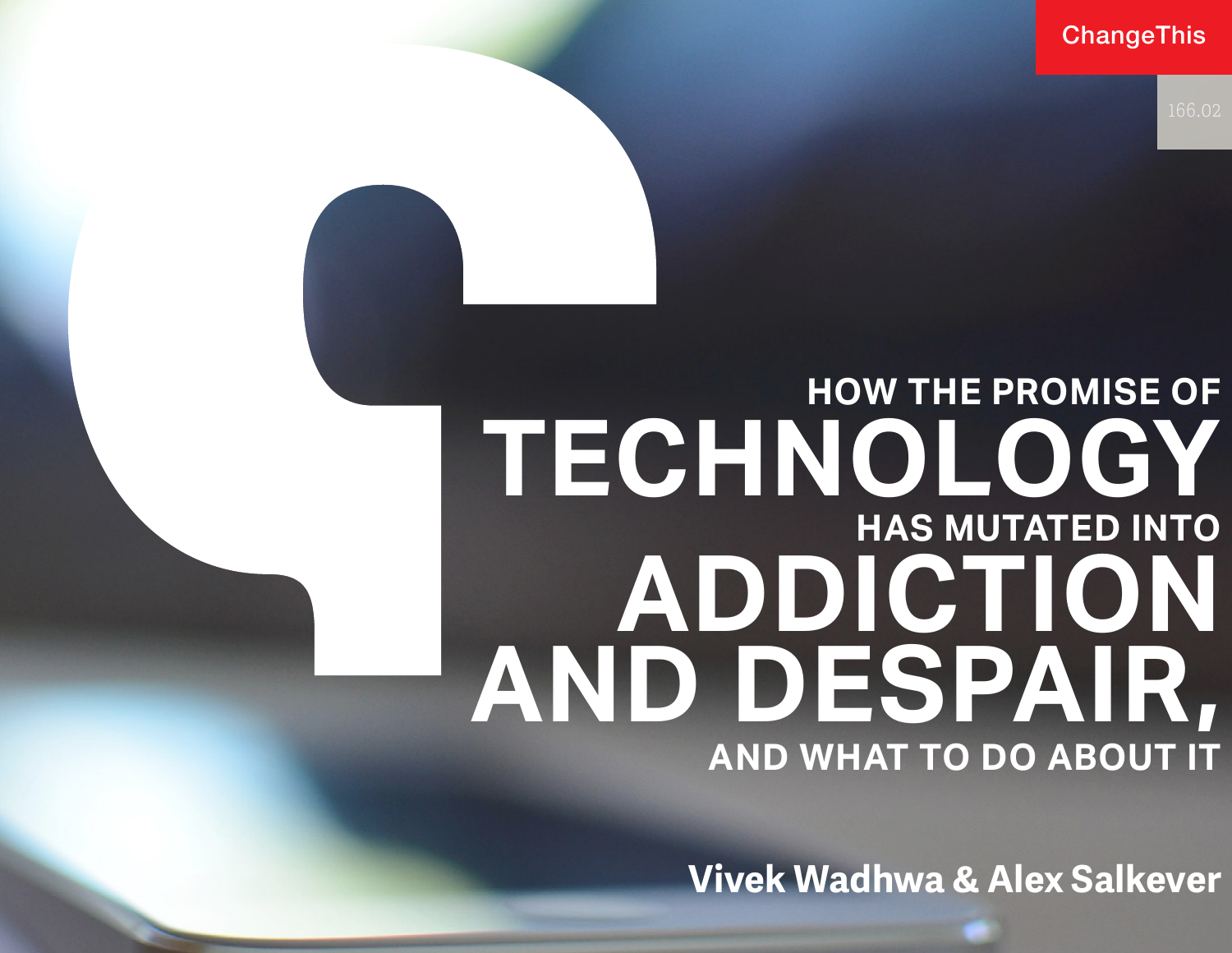# **When you look back Microsoft Research Additional Property Research Additional Property Research Additional Property on your life, what would you change?**

Many of you might wish you had spent more time with family and friends. Some of you might wish you had spent more time outside or doing things you love. The good news is, you can actually make a simple change that will grant you these wishes, and probably many other wishes you have.

Change the way you interact with technology.

What does that mean? Well, let me ask the question another way. How many of you, when looking back, wish you had spent even more time on social media? More time on Slack or answering emails? More time aimlessly surfing YouTube looking at random cat tricks or strange but useless videos? More time looking at the perfect vacation pictures of high school acquaintances you don't really care that much about? More time checking texts for work late at night?

The way we use technology is, far too often, broken, brain dead, and utterly dehumanizing. It is negatively impacting our happiness. And it needs to change. This is not to say we can or should pull the plug. We are past a point where we can comfortably exist in society without technology.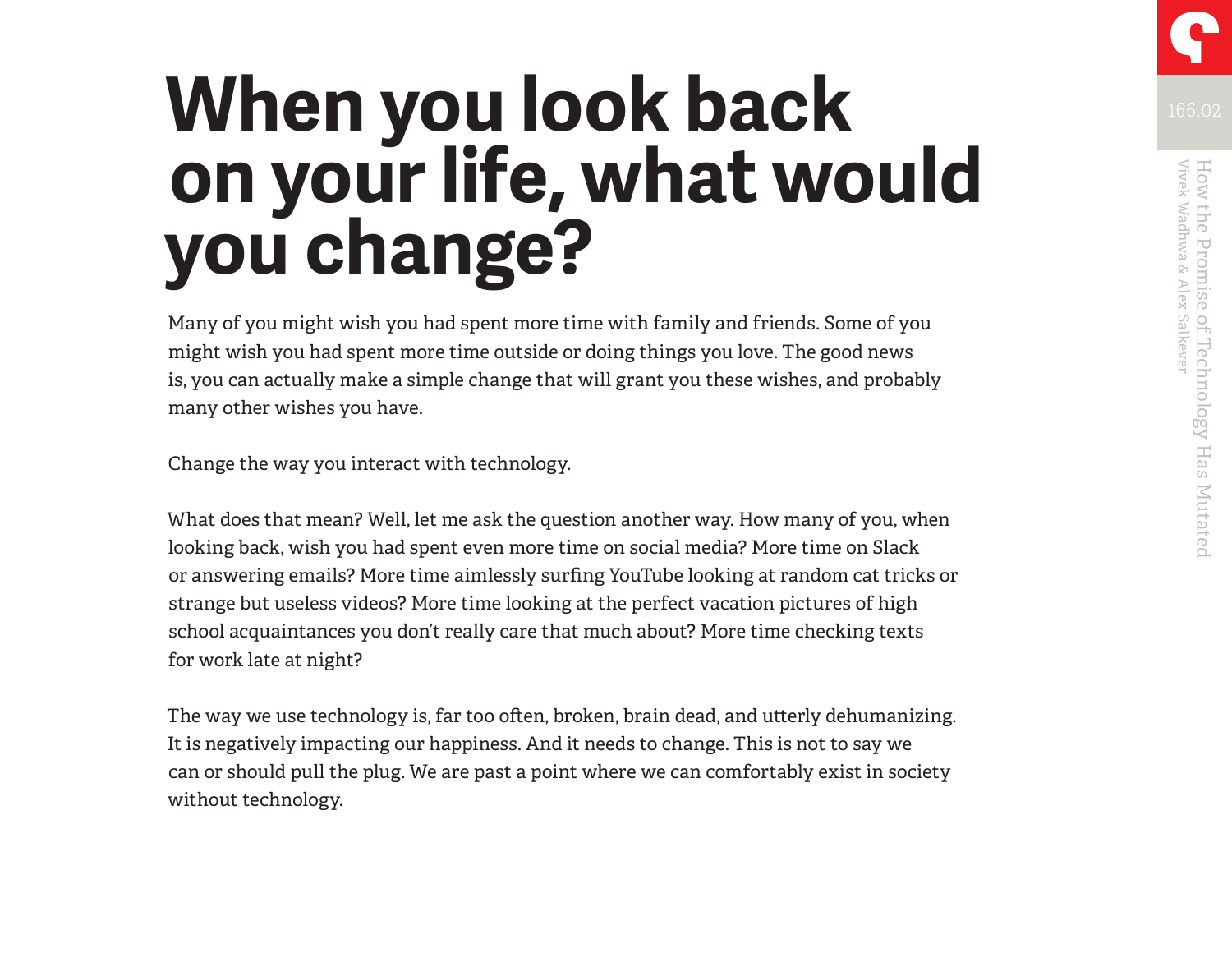Let's be clear. Technology has given us so many gifts. Any information we need, Google lets us find within seconds. Facebook, Instagram, and Snapchat let us share our lives with distant friends and family. Our smartphones can be our running coaches, our libraries, and our meditation gurus. We no longer need to wrestle with paper maps; smartphones read detailed directions to us aloud while mapping the routes on their screens, even quickly rerouting us should we diverge from the plotted course. Uber and Lyft have made summoning a car as simple as pressing a button. Amazon can deliver ordered items within a day (and, in some cities, within two hours). Netflix streams unlimited movies to our screens for less than the cost of going to a single film at the cinema.

In the workplace, technology has forever altered our lives. Email allows us to communicate instantaneously and to maintain a permanent searchable record of our work. Slack, Facebook Messenger, and other instant-messaging applications let us chat and share files with work colleagues, and they build virtual watercoolers around which remote workers can gather to share stories, jokes, or GIFs.

The way we use technology is, far too often, broken, brain dead, and utterly dehumanizing. It is negatively impacting our happiness. And it needs to change.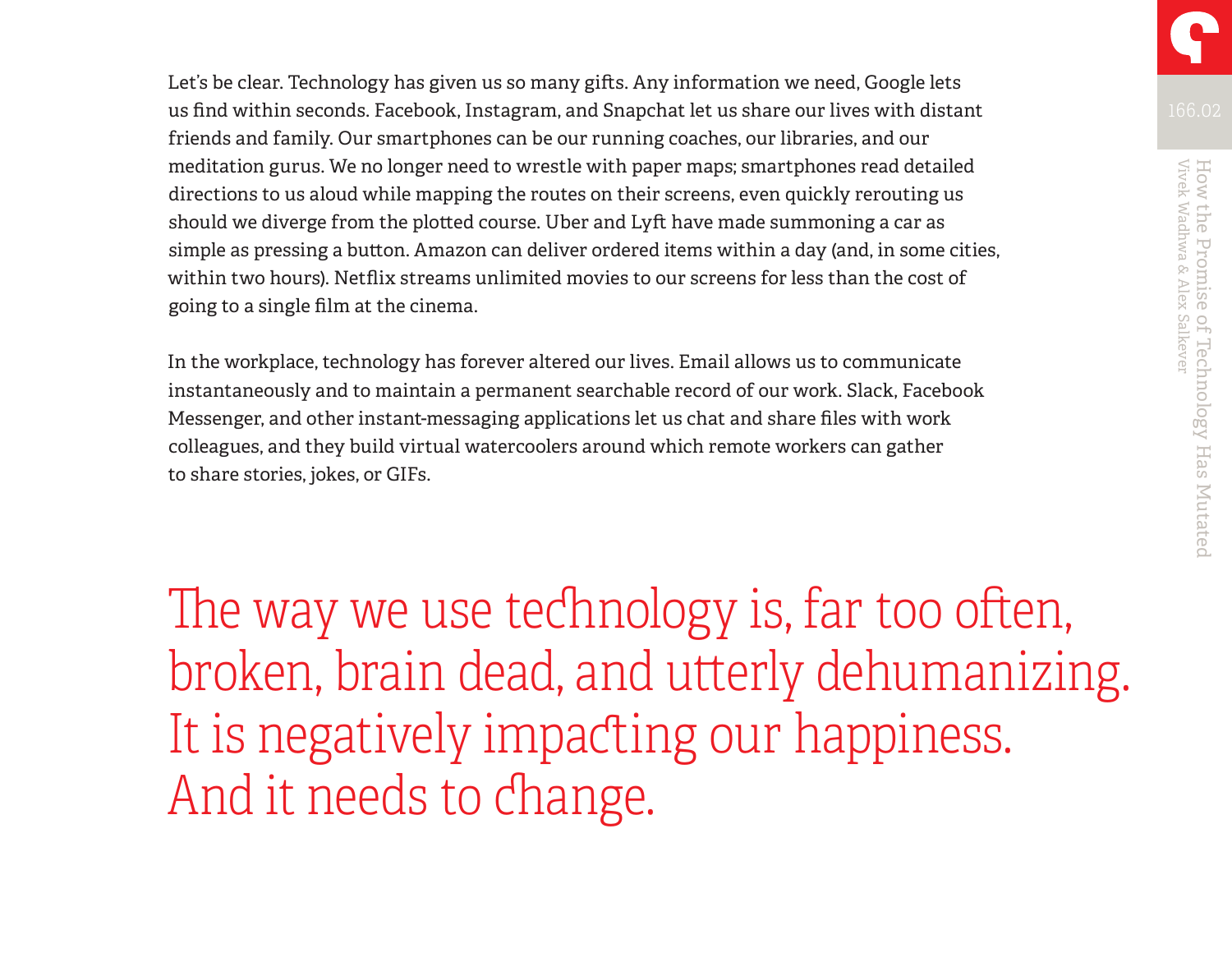When we create presentations or need information, we can sift through millions of available (and often free) online images. Or we can watch videos that teach us new skills for nearly any task—from relighting a water heater's pilot flame to using the most popular computer programs for artificial intelligence (AI). We get nearly all of the news we want, at any time, for free.

Traveling on planes, we face flat-panel displays that let us flick from channel to channel or from movie to movie, keeping boredom at bay. We ride on elevators facing televisions broadcasting the news and weather, just in case we were unhappy about wasting the 30 seconds ascending or descending. Dynamic digital billboards now turn roadsides, bus stops, and city streets into carousels of capitalism. And virtual reality promises endless fully immersive adventures, enabling any of us to travel the world without moving from our chairs. The wonders never cease.

Yet a growing volume of research finds that Americans are unhappier now than they have been at any time in the past decade—and are becoming unhappier. And we as a generation risk looking back and realizing that we frittered away huge chunks of our lives on mindless and obsessive activities and behaviors that contributed to our misery.

Psychologists raise the alarm over an epidemic of loneliness consuming society. Rates of suicide have risen markedly in every state over the last 30 years, according to the U.S. Centers for Disease Control. Those maps back nearly precisely to the entrance of the Internet and ubiquitous technology. This is true not only in adults but also in the young. By most surveys, today's teenagers are less happy than teenagers of previous generations.They are also less likely to leave the house, hold a job, and do things that were once rites of passage. They spend less time outside and are less connected to their parents—who increasingly compound the problem be being technologically unavailable or on their smartphones nearly all the time. (In fact, writer Clive Thompson makes a strong case in Wired that GenX'ers are far more addicted to their phones than Millenials.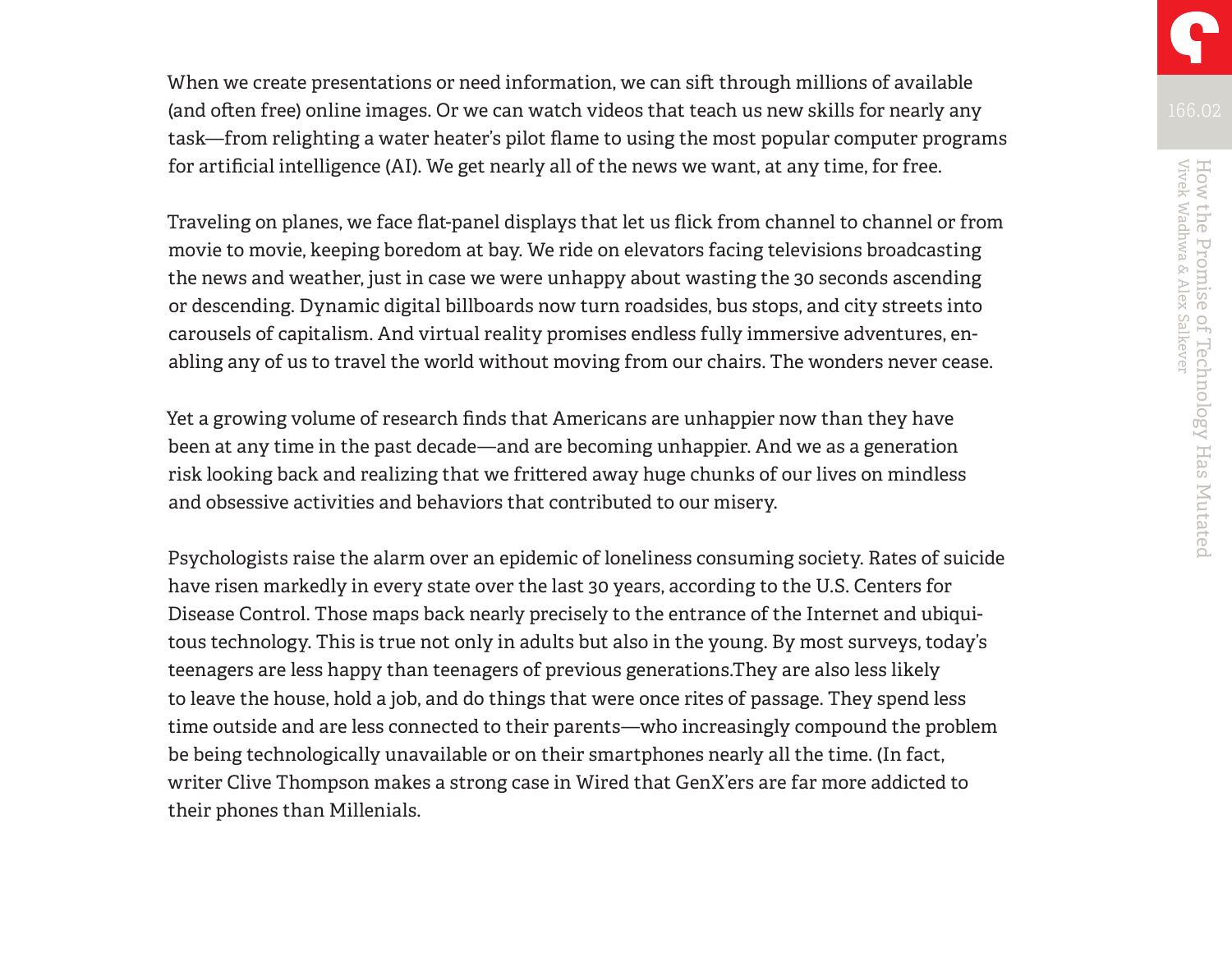At every turn, the core components of our happiness are under attack by technology. Take physical activity and play. Study after study has associated physical activity with greater happiness and well-being. Yet technology has reduced us to record levels of inactivity; we opt for the virtual worlds, the digital crack of videos, games, and social media (and work). Time spent consuming of digital media has grown steadily, hitting nearly 6 hours per day in 2017. There are only so many hours in the day and if we spend them glued to our phones it means we are not walking in the woods, surfing, or playing in the park.

Our attraction to our devices is so powerful that it radically diminishes our executive functions and ability to judge what is safe and what is not. Smartphone addiction has made distracted driving epidemic; nearly 3,500 people died and 391,000 were injured in vehicle accidents involving distracted drivers in 2015, and such accidents are becoming more common. People who text while driving are, by some measures, 23 times more likely to crash, and people who talk on their cell phones are likewise far more likely to cause an accident. In the face of overwhelming evidence, between one-third and one-half of all drivers continue to use their phones while they drive. So strong is the hold technology has on our executive brains that it's almost akin to smoking cigarettes. And surely dying while texting counts as a form of hacking away our happiness?

Then there is the attack of tech on the most core pillars of our health, our sleep. More than one-third of the U.S. population gets less than the recommended minimum seven hours of sleep a night, with many millions getting less than six hours. Most smartphone owners sleep with their devices within arm's reach, facilitating this collective suicidal tendency towards sleep deprivation. Some of the best sleep researchers in the world consider incessant exposure to technology a likely leading cause. Waking up, too, and seeing a screen full of red notification dots or emails from foreign colleagues, sends primeval signals to our brain to wake up, while also tapping into our well-worn neural pathways that teach us to feel a need to respond, day or night.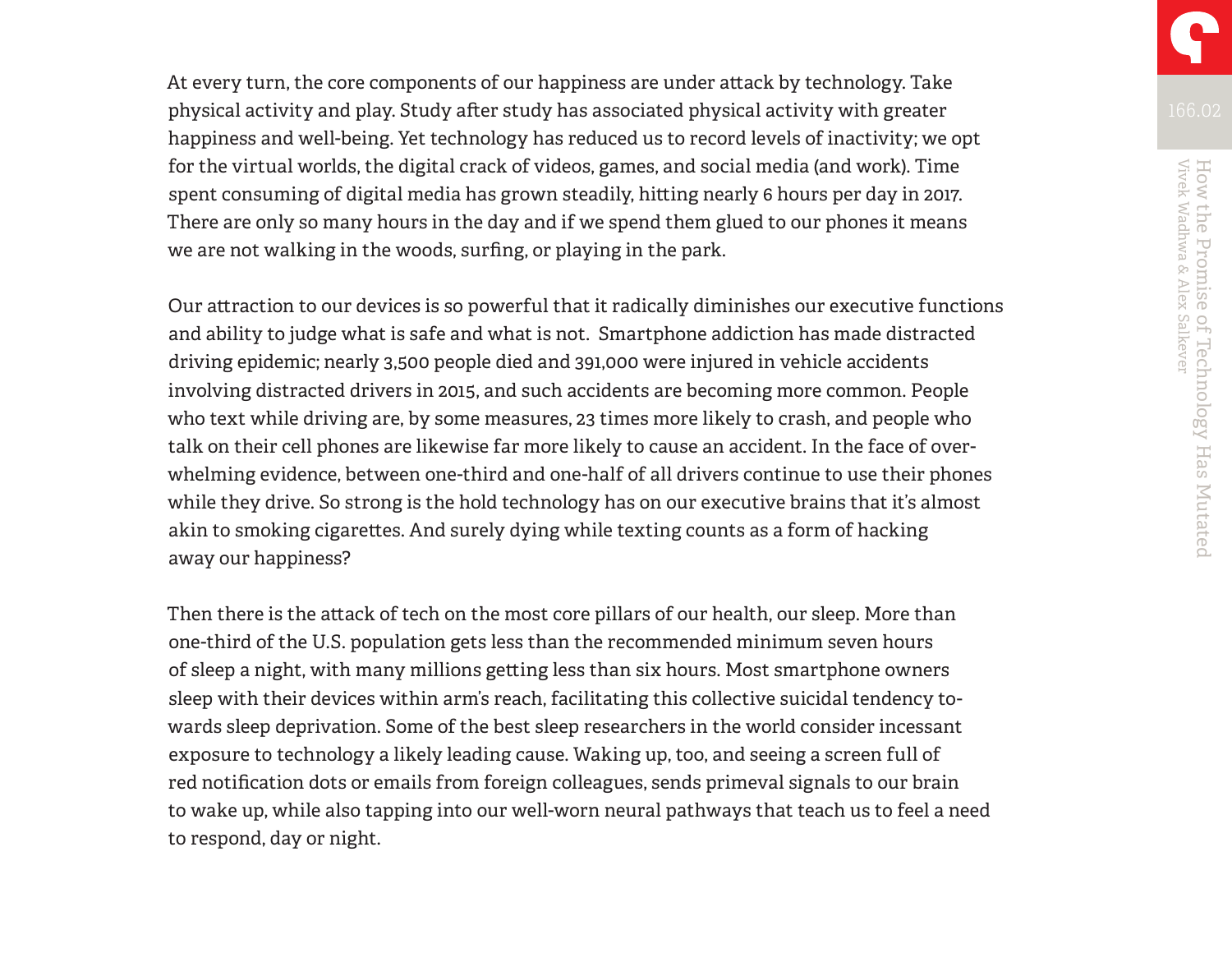Meanwhile, a growing body of research suggests that late-night exposure to the intense blue light emitted by most computer and smartphone screens impairs production of melatonin, a chemical essential to sound sleep. It's not just texting, email, and social media, either. Binge watching has also been associated with poor sleep quality, and reduced hours in slumber. Gee, I wonder why? Maybe binge-watching replaces sleep because the video companies do everything in their power to keep us watching. In jest, Reid Hastings, CEO of Netflix, once said that his primary competitor is sleep. No joke.

From texts to tweets to email newsletters to binging *Orange Is the New Black*, so many things demand our attention. We are inundated with red circles and alerts and sounds, all designed to tap deep into our brains and hijack the neural pathways that enabled our ancestors to detect threats and thereby survive. What once served us as primal alarm systems have left us trapped instead in a downward spiral of anxiety and discontent.

We know that uncontrolled consumption of technology is increasingly diverting us from our intentions, but we seem unable to stop. Research subjects even choose to receive electric shocks rather than be left alone with their thoughts and without any technologies. The very engineers who built the devices that hold us rapt now express misgivings about what they have wrought (sending their own children to technology-free schools and restricting screen time at home), and the creator of the Facebook "Like" button now has his personal assistant use parental controls to prevent him from downloading apps to his phone.

So, as it stands, we are collectively in the throes of a massive, harmful addiction that is a signature social issue of our time. This technology addiction is increasingly removing us from the direct experience of life, and that is consequently robbing us of our sense of peacefulness, security, stillness, and ease with ourselves. More cogently, our tech addiction has made it much harder for us to sit still or even to simply pay attention. The core mechanism of this addiction is the steady, iterative diminution of our choices. This reduction of choice is a gentle slope.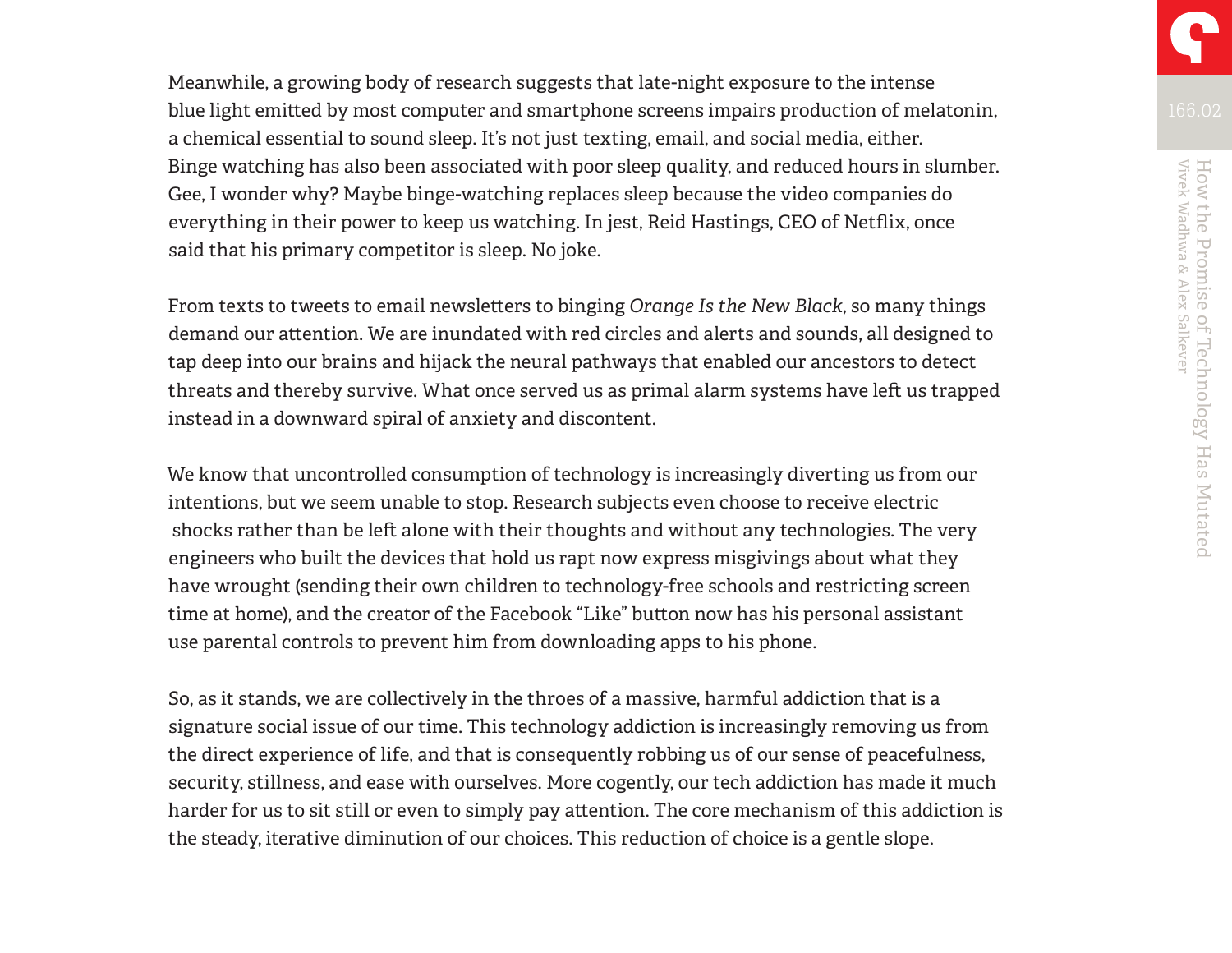Like the frog boiling slowly in water, we spend increasing periods each day on our devices or interacting with technology, and our range of actual choices narrows. This is not to say that we're consciously aware of such limits. To the contrary, we imagine we have never before had such a bounty of ways to amuse ourselves, learn, research, and consume information.

For businesses, tools like chat and video conference and email are genuinely intended to make it easier for us to communicate and function in a global environment. But beyond a tipping point, communication and collaboration is more a distraction than a benefit. And it fosters crippling Fear Of Missing Out - the fear that makes us check our email and texts first thing in the morning and over 70 times per day after that. The fear that we might miss something someone has said that relates to our work or our position or something that we really, really need to know about. The perverse side effect of this distraction is that it makes it harder and harder for us to spend protracted time on "deep thinking" tasks that are actually the most valuable to our companies and our professional lives. Research has long since proven that multitasking makes us less attentive and competent. Yet services such as Slack are basically designed to encourage as much multitasking as possible, even to the point of urging people to keep their desktop notifications turned on. And Slack uses the same notification tricks to tap into our psychology as social media (and the casinos). Or take the case of meetings. We have a lot more meetings than we used to. Why? Because magical online calendar apps have made it so ridiculously easy to schedule more and more meetings!

At every turn, the core components of our happiness are under attack by technology.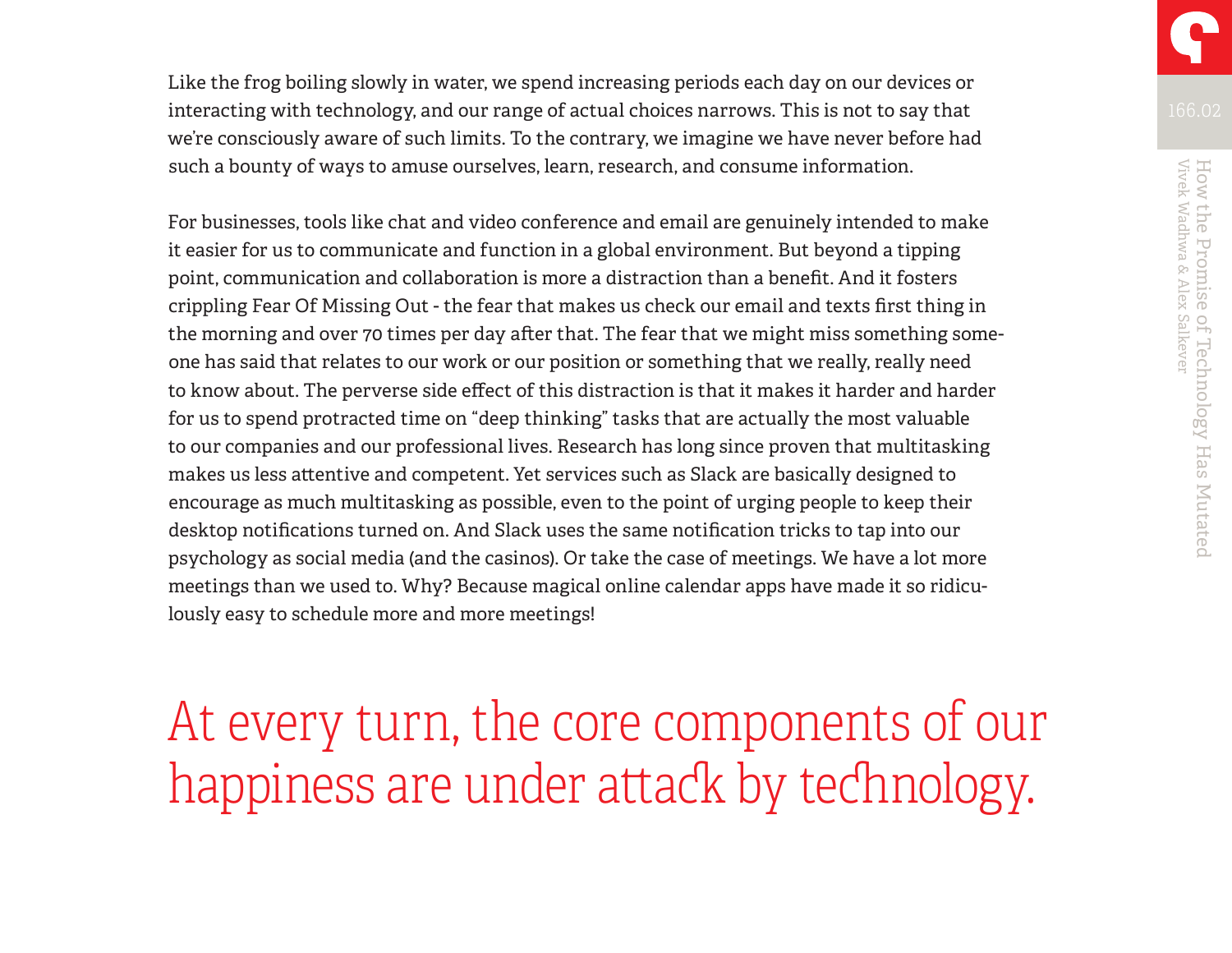Even the presence of open laptops or tablets dramatically reduces the capacity of an entire class of college students to learn and retain information. So think what that means for your typical working meeting where laptops are open, keyboards are clattering, and our attention in this venue, also our most valuable asset—is dissected and devalued by the irresistible work tech tools which, in reality, are nearly indistinguishable from social media. Slack versus WhatsApp? Not much a difference, really. FOMO also drives toxic over-consumption of technology, leaving us less and less space for personal time and time away from tech out in nature or among friends, in the moment and totally present.

The cost over time of constant connection and constant switching from task to task, tool to tool, is unhappiness. We feel that we *are* getting less done at work because, in many cases, we are getting less real work done at work. This is not to say we can go back to a day before email or online calendars or Slack. To the contrary, used well, these tools can massively boost productivity and make our work lives better. But like any tool, misuse or overuse can be harmful.

Of course, we are not entirely to blame for this state. Some of the smartest people in the world are using powerful artificial intelligence technologies specifically to devise ever newer and more effective ways to hold our attention. The mask has finally come off Facebook in the past few months, revealing a mega-corporation entirely unconcerned with giving away granular details about its users' likes, loves, and relationships to any app company willing to pay. Those companies, naturally, perpetuate the problem by using that supposedly private data against us to push our buttons. The ethics of fostering mindless consumption are only now being considered at Facebook and other large tech companies, even after they aggressively tapped the playbooks of Las Vegas casinos to hook users by tapping into primeval weaknesses in the way our minds work.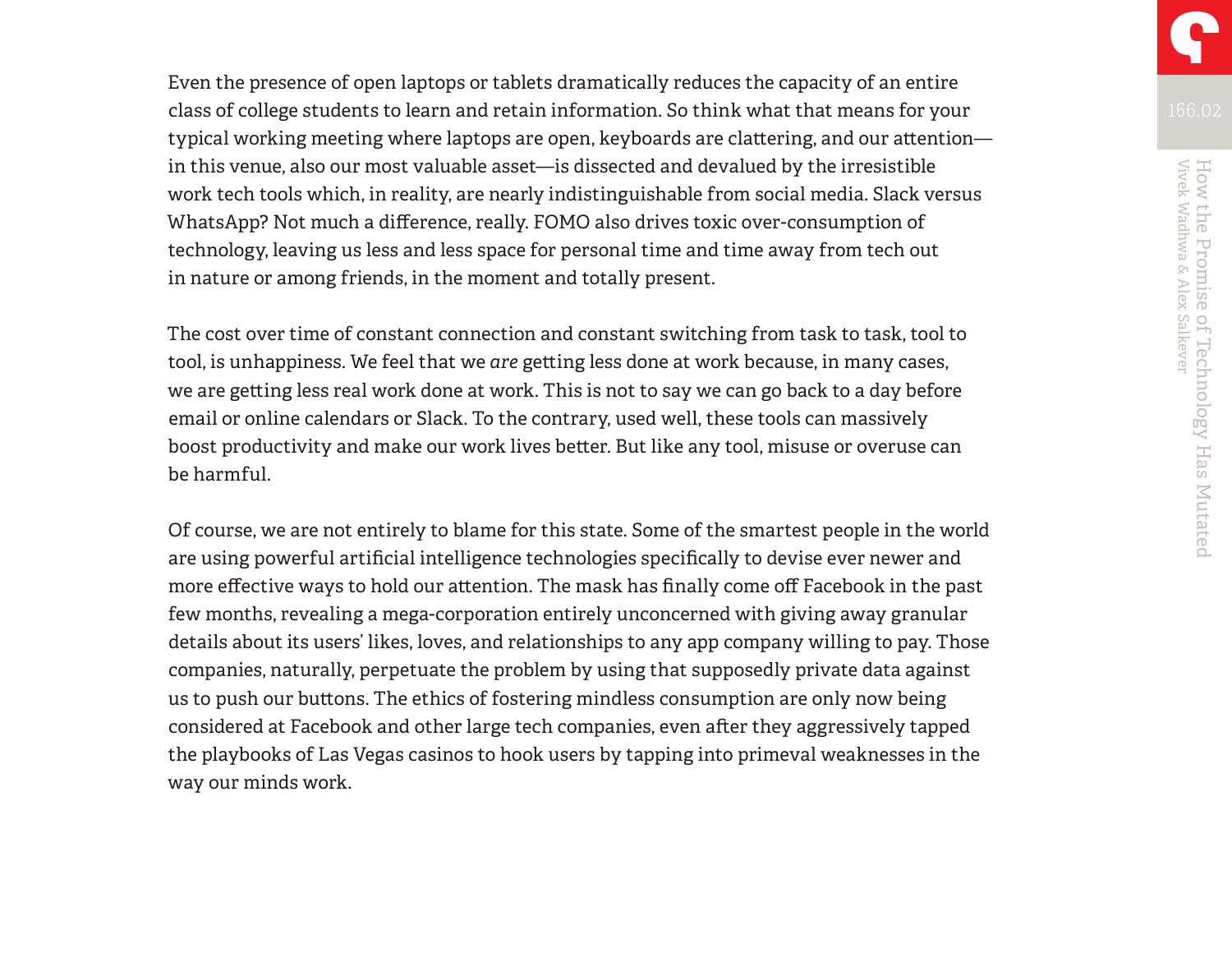So how can we fight back? Cutting the cord or dropping out is not the answer.

An unhealthy relationship with technology is not usually equivalent to alcoholism or drug addiction. With substance abuse, the solution is nearly always abstention and radical changes to life and environment. Drug addicts, for example, are encouraged to move to a different neighborhood in order to avoid old friends from their using days and in order to remove any perceived triggers from their lives. Unfortunately such a strategy won't work for technology. We cannot simply stop using technology if we plan to hold good jobs and navigate the world around us. The requirement for us to interface with technology is not decreasing but increasing.

For example, Delta Airlines has just announced that it will be eliminating its human-attended check-in counters. This means that the only way to get a ticket for a Delta flight will be through a screen of one kind or another. We cannot tell our children that they are not allowed to use mobile phones and tablets if that is how schools administer tests. And we would be hard pressed to stop texting if it is the only, or primary, means by which our friends and parents contact us.

In the business world, we cannot avoid technology unless we start our own business and run it in some remote town or village. And even that is not realistic. If you were to apply for a job of any kind and inform the hiring manager that you refuse to use e-mail, you'd get a swift rejection. Likewise, if you refuse to use a smartphone or a mobile phone, you will rule out a wide range of roles and other positions for which emergency availability after hours is crucial. And refusing to use videoconferencing becasue it makes it too easy to schedule stupid meetings may get you fired.

Real-life practicalities also suggest the value of applying discernment to technology use. The same technology that we may consider unproductive and harmful in one situation may become necessary in another. The cell phone that teenagers cannot put down is a lifeline when they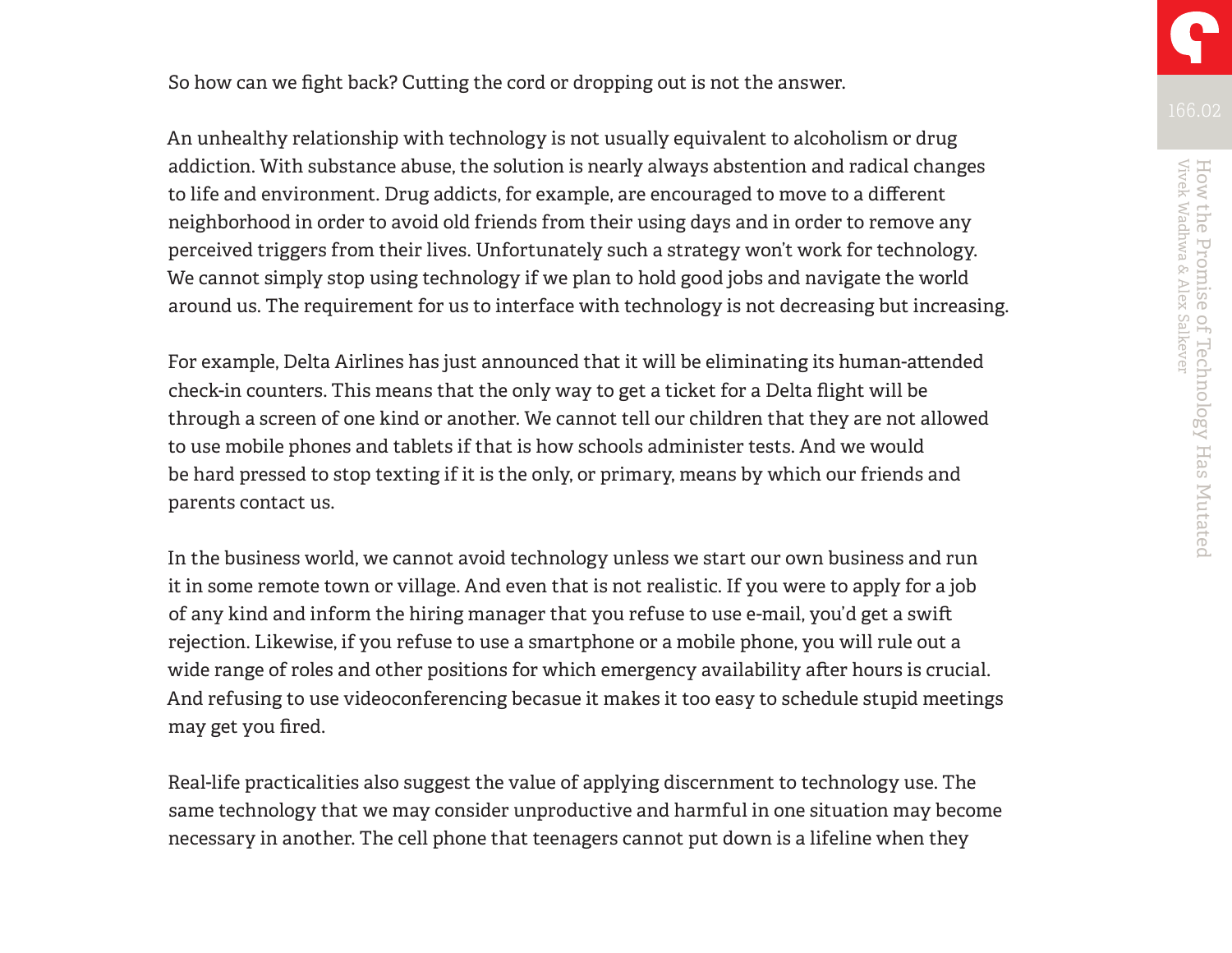need a ride home from a party because their driver has consumed too much alcohol or taken drugs or simply left without them. Can you tell someone not to eat at McDonald's because they would have to order at a tablet kiosk? The costs of not using technology are also increasing in terms of time spent. Many stores in Europe now refuse to accept cash payments. Using a phonebased payment system, such as Apple Pay, is much faster, more convenient and secure than using cash or a standard credit card which can be copied and hacked far more easily.

So how can we both continue to exist in this world of technology but regain our agency and our control? The answer is entirely dependent on context and individual needs. For example, we rarely use Facebook and feel no compulsion to increase our Facebook usage. So there is no need to limit our usage of Facebook or try to construct environments where we avoid Facebook. On the other hand, for people who find themselves scrolling aimlessly through friends' updates for hours on end, wishing they had as nice a vacation in Maui as their high school acquaintance, then maybe they need to reconstruct their digital environment.

But at the very core of all this is a simple calculus we all must conduct. Is the way we are using a specific program or a specific piece of technology making us happier or sadder? Making our lives richer or poorer and less meaningful? We propose a simple framework that can be applied to just about anything tech.

The cost over time of constant connection and constant switching from task to task, tool to tool, is unhappiness.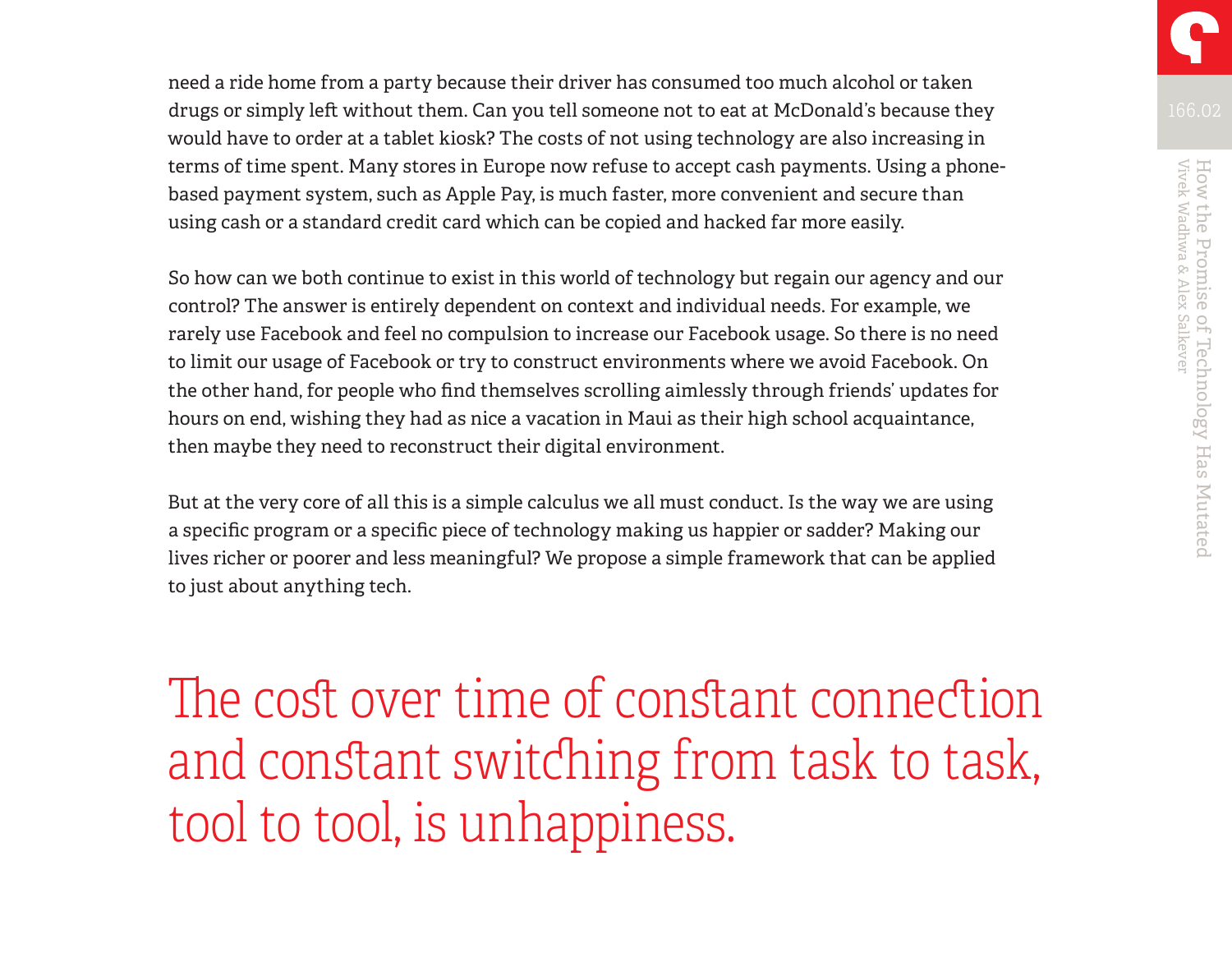## **Identifying the Problems Tech Causes in Our Lives: Ask Six Simple Questions**

Really, six questions is all you need to ask. The answers can be as simple as a mental checklist, and they are usually obvious and intuitive. It can even be useful to list positives and negatives explicitly. The questions to ask yourself about a technology or application are as follows:

- **1 Does it make me happier or sadder?**
- **2 Do I need to use it as part of our lives or work?**
- **3 Does it warp my sense of time and place in unhealthy ways?**
- **4 Does it change my behavior?**
- **5 Is my use of it hurting those around us?**
- **6 If I stopped using it, would I really miss it?**

This checklist is roughly based on a proposed set of criteria for defining Internet addiction that is also based on other addictive behaviors. The first part of behavior change and management is awareness and recognition. Additionally, a key part of breaking rote habits is injecting a moment of consciousness when we can step back and consider objectively what our habit is doing to our lives. Checklists sound simplistic. But, as Atul Gawande shows in *The Checklist Manifesto*, checklists are often an excellent way to cut to the crux of really devilish behavior problems and to deconstruct the essence of an interaction or behavior.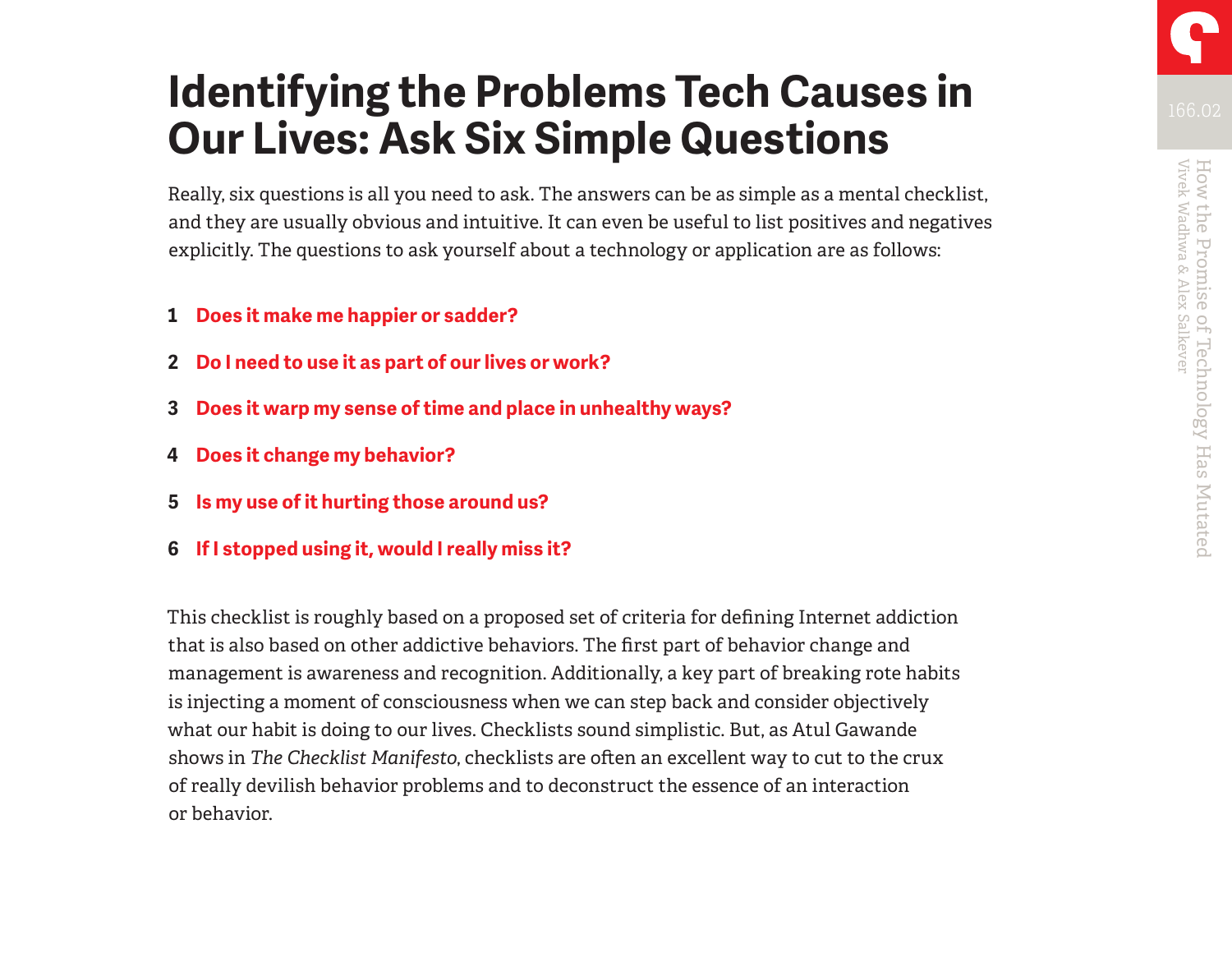This checklist also helps people think through the true motivations of the parties in the equation. For example, why is Facebook constantly showing me vacation pictures? Because it knows I click on them a lot. But does it know whether they make me happy or jealous? Facebook to date has not cared because clicks equal advertising consumption.

What's more, we don't suppose people should halt their lives for a massive technology audit. That sounds exhausting and will take introspection to a degree that it becomes distracting and useless. **But we all have our little demons and calling them out by name and owning them maybe, just maybe, will have a broad cumulative effect in helping us regain more control of our lives and our happiness.**